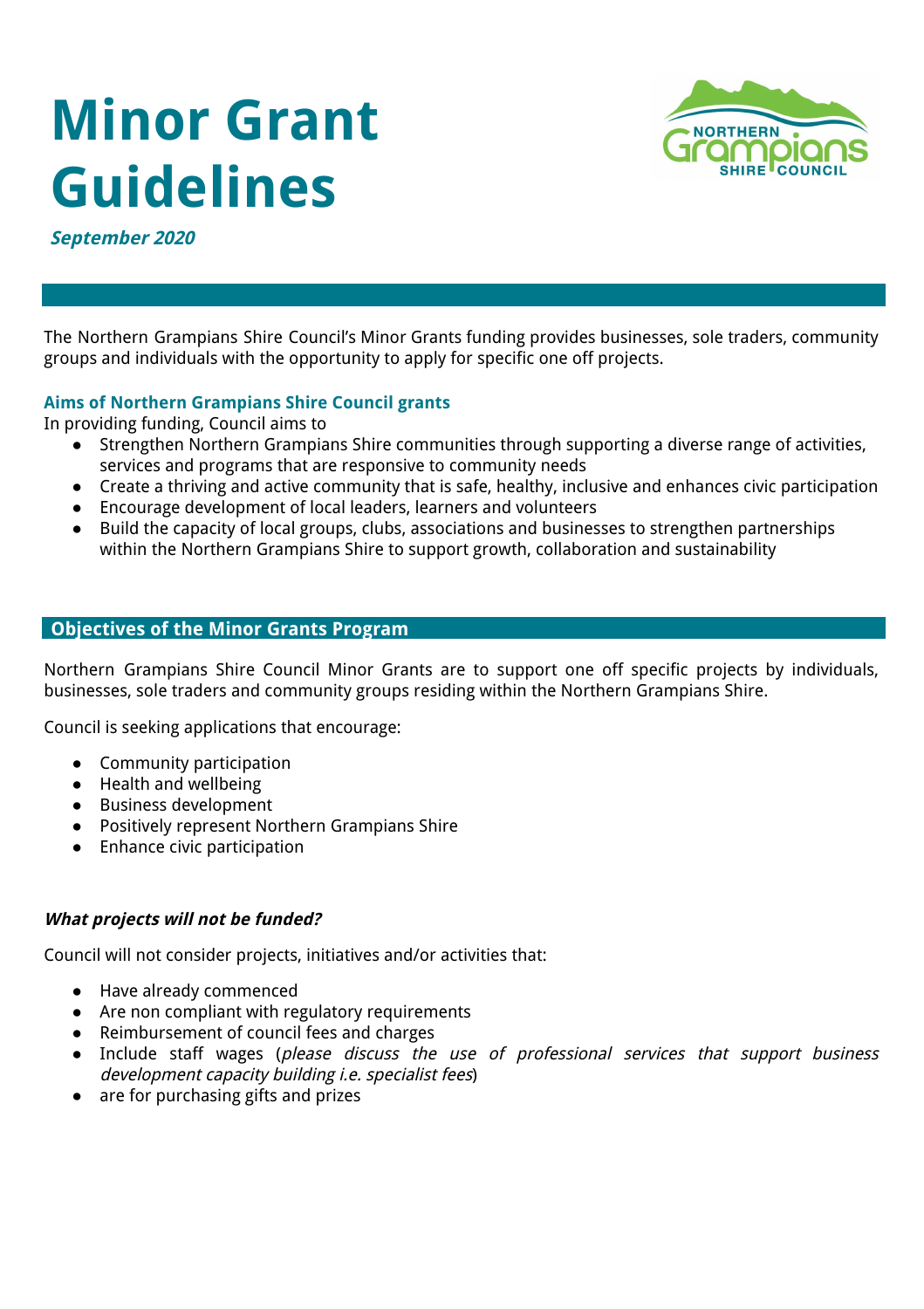#### **Who can apply for funding**

## **Eligibility criteria**

Applications will be considered on a case by case basis.

All applications must:

- be submitted online
- provide a project budget
- meet one of the objectives on the minor grants program

#### **Ineligible Applicants**

Applications will be ineligible if:

- the applicant is outside of the Northern Grampians Shire
- the funding is clearly the responsibility of other spheres of other Government departments i.e. Small Business Victoria, Department of Jobs, Precincts and Regions
- duplicate other locally available services or resources
- the project has already commenced
- applications are for ongoing or recurrent funding

#### **Funding and Timelines**

Applicants can apply for up to \$500 to pursue once off activities.

Council's Minor Grants are open throughout the year, until all funds have been expended.

Application assessment panels are scheduled monthly and applicants will be notified within two weeks of the outcome of the panel assessment.

This is a non-competitive funding program, successful applications may not receive the full amount requested in their application and must satisfy the funding program criteria.

#### **Funding conditions**

Successful applicants will be required to enter into a written agreement with Council, stating that you will adhere to the following conditions while undertaking the funded project:

- Grants are allocated specifically for the project and cannot be used for any other purpose without prior formal written agreement from Council
- Only one application per applicant is permitted per financial year
- Allocated grant funds are GST exclusive.
- Funds are required to be expended within 12 month of the letter of offer. Funds not expended by this date are to be returned to the Northern Grampians Shire Council unless a written extension is obtained from Council
- Any change to the original submission must be approved by Northern Grampians Shire Council in writing
- All works to be undertaken must obtain relevant permits and approvals prior to commencement
- Applicants are required to sign a funding agreement with Council and may be requested to partake in media and communications opportunities that promote the council's business grants program

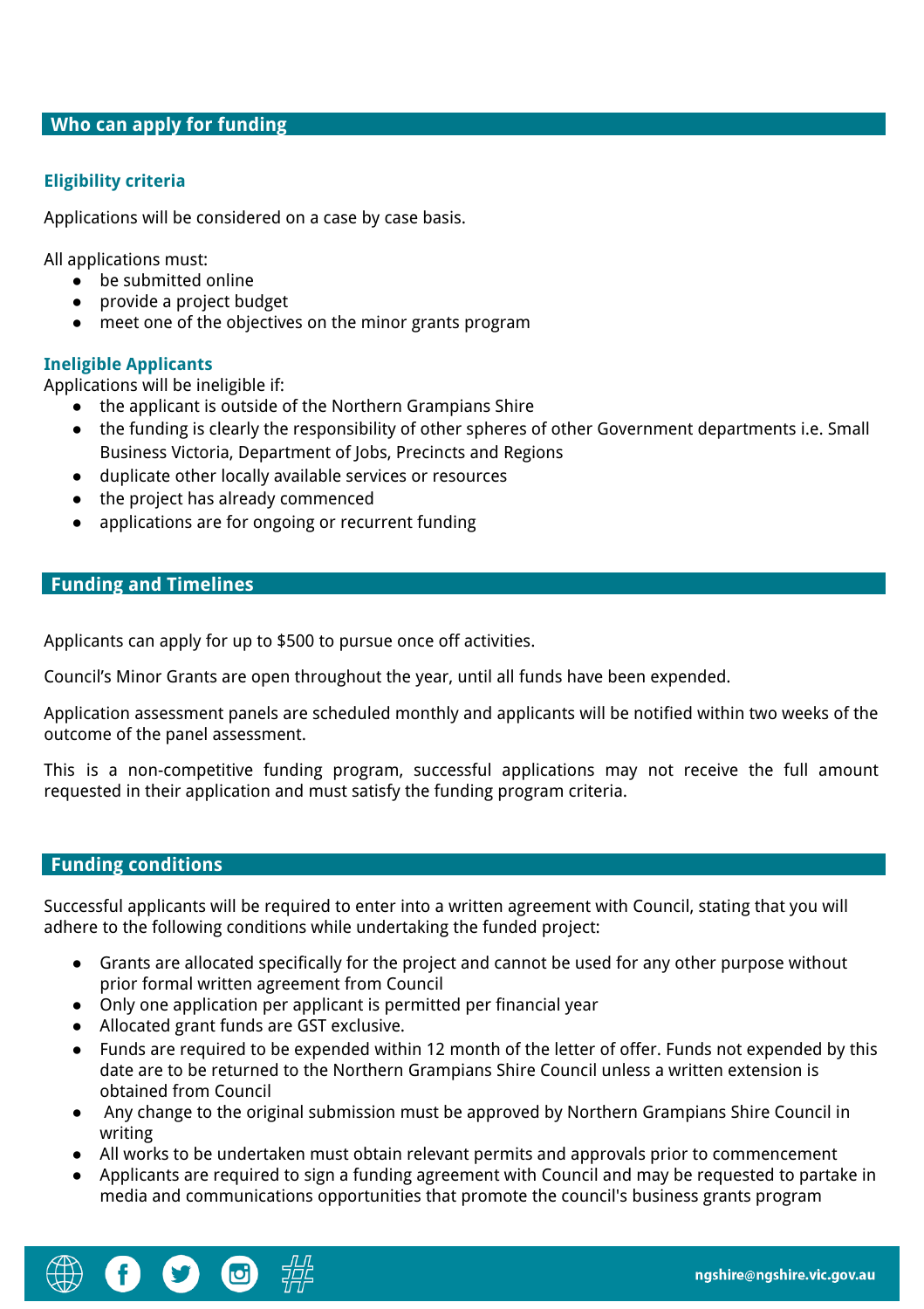- Any programs or activities undertaken with grants or funding under this program must acknowledge the support and sponsorship of the Northern Grampians Shire Council
- Successful applicants will be provided with the Northern Grampians Shire Council corporate logo, use of the logo must be approved by the Northern Grampians Shire Council media and communications department
- Applicants are required to meet relevant government legislation requirements (eg Occupational Health & Safety Issues, Risk Management Equal Opportunity, Workcover, Privacy)
- Applicants are required to ensure their personnel are adequately covered by insurance.
- A short report on the project and a photo (if appropriate).

#### **Assessment Criteria**

Applications will be assessed according to the following criteria:

- The project effectively meets the objectives of the minor grants program
- The project has clear and achievable objectives and outcomes
- The project has been accurately costed

#### **Application and Assessment Process**

Grants programs will be communicated and promoted to the public via Council's website, social media and corporate communication channels.

#### **Application**

- Applicants contact the Community Development Officer to discuss their project and grant availability prior to submitting an application.
- Applicants develop their project plan.
- Submit grant application online via [www.ngshire.vic.gov.au](http://www.ngshire.vic.gov.au/) \*council officers are available to assist
- Applicant is notified of the application received by Council

#### **Assessment**

All applications are assessed against the program criteria and eligibility:

- applications are reviewed by a cross- departmental panel consisting of three grant assessment members
- the community development officer provides administrative and record keeping support in the assessment process - they are not a member of the assessment panel.
- assessment panels are scheduled once a month to review submitted applications
- applicants will be notified in writing within 1 week of Council approval if their application has been successful.

#### **Assessment Guide**

Minor grant applications will be assessed against the objectives of the program.

The assessment panel will use the Minor Grants Assessment Guide to determine the eligibility of the project:

- The level of funds awarded will be determined by the grant assessment panel with consideration for:
	- The number of applications received
	- Total funding pool for the financial year
- Projects may not receive the full amount requested.